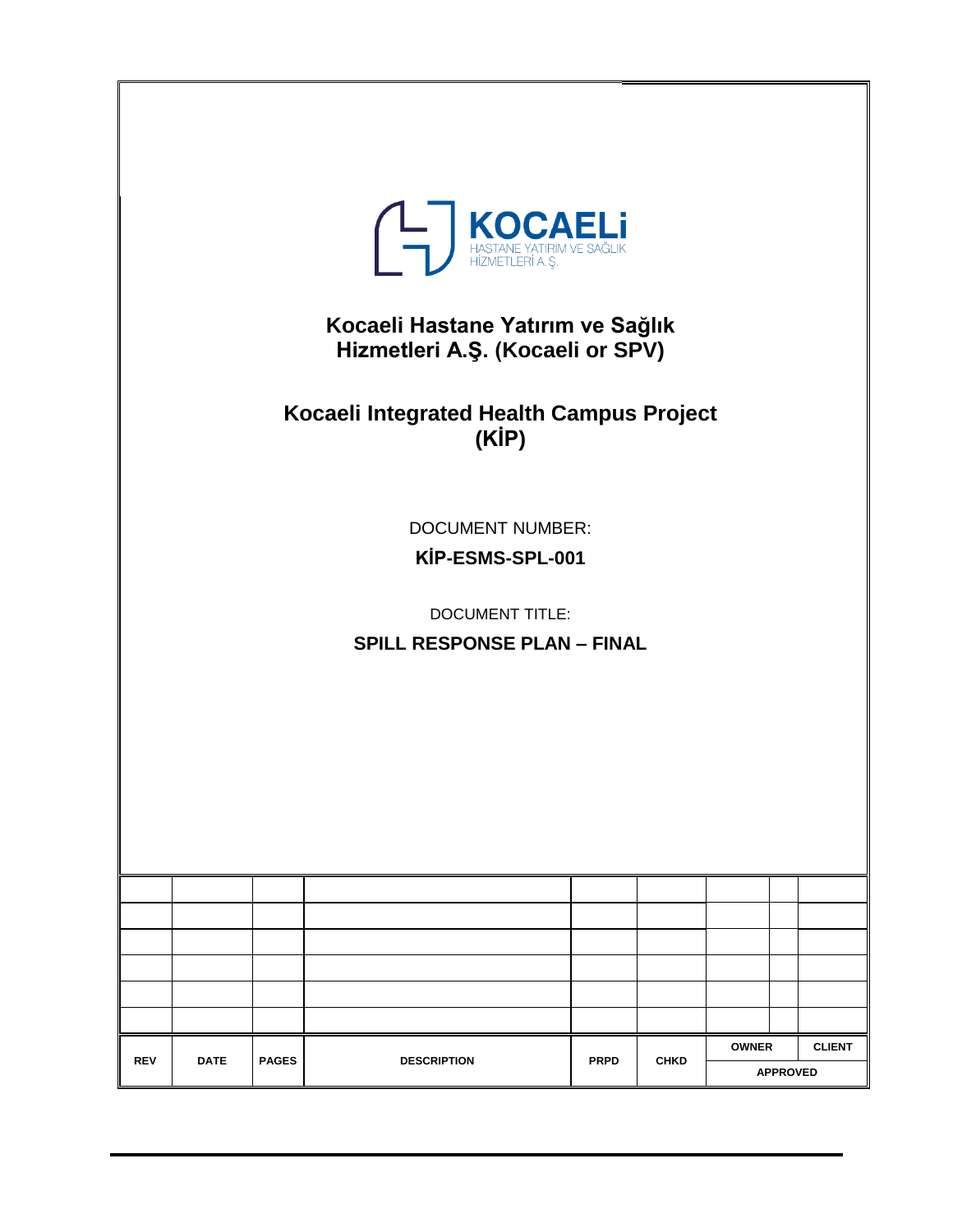#### <span id="page-1-0"></span>**PURPOSE SCOPE**

This Plan has been developed in accordance with SPV policies, with the commitments undertaken by SPV in the ESA, with Turkish regulatory framework, with IFC Performance Standards, IFC EHS General and Sector Specific Guidelines, EBRD Performance Requirements, OPIC Environmental and Social Policy Statement and EDC. The purpose of this Plan is to provide general guidance to manage hazardous material/chemical and accidental spills at the Site occurred during the Construction phase.

This Plan includes guidelines and minimum requirements for preventing spills and responding to small and large amount of spills for EPC Contractor for defining its own Procedure appropriate to the nature and scale of the Project Construction phase. This Plan should be implemented in conjunction with the Hazardous Materials Management and Monitoring Plan.

### <span id="page-1-1"></span>**APPLICATION**

This Plan applies to the Project Construction phase only. It applies to construction work activities under the control of SPV, of EPC and to all KİP employees.

#### <span id="page-1-2"></span>**DEFINITIONS**

| Kocaeli or SPV:                                                             | Kocaeli Hastane Yatırım ve Sağlık Hizmetleri A.Ş.                                                                                                                                                                                                                                                                                                         |
|-----------------------------------------------------------------------------|-----------------------------------------------------------------------------------------------------------------------------------------------------------------------------------------------------------------------------------------------------------------------------------------------------------------------------------------------------------|
| Kocaeli Integrated Health Campus<br>Project (or "KIP" or simply "Project"): | Kocaeli Integrated Health Campus Project, being executed by SPV or its<br>affiliates                                                                                                                                                                                                                                                                      |
| EPC Contractor (or simply EPC):                                             | Gama - Türkerler Kocaeli Adi Ortaklığı & Gama Türkerler Dubai                                                                                                                                                                                                                                                                                             |
| Site Management:                                                            | All key managerial roles involved in the Construction Site management,<br>mainly referring to the EPC Contractor's personnel                                                                                                                                                                                                                              |
| <b>Environmental and Social</b><br>Management System (ESMS)                 | The complete set of documents (including but not limited to: policies,<br>manuals, plans, procedures, work instruction and records) developed to<br>address, manage, monitor, audit and review the environmental, social, health<br>and safety aspects of the KİP, aimed at mitigating potential ESHS risks and<br>impacts and improving ESHS performance |
| Guidelines to EPC Contractor                                                | Guidelines to EPC for the development of its own ESMS and associated EPC<br>Contractor Procedures appropriate to the nature and scale of the Project are<br>contained in SPV ESMS documentation. SPV ESMS documentation, identify<br>also minimum requirements and specific responsibilities for EPC Contractor<br>in line with the EPC contract          |
| <b>Construction Site:</b>                                                   | The Construction Site includes all areas impacted in any manner by the<br>construction activities.                                                                                                                                                                                                                                                        |
| <b>Environmental and Social</b><br>Management Plans (ESMPs)                 | Plans issued by SPV addressing significant Environmental and Social<br>aspects (as identified in the ESA) by defining specific management methods,<br>mitigation measures, monitoring activities, reporting, auditing and review.                                                                                                                         |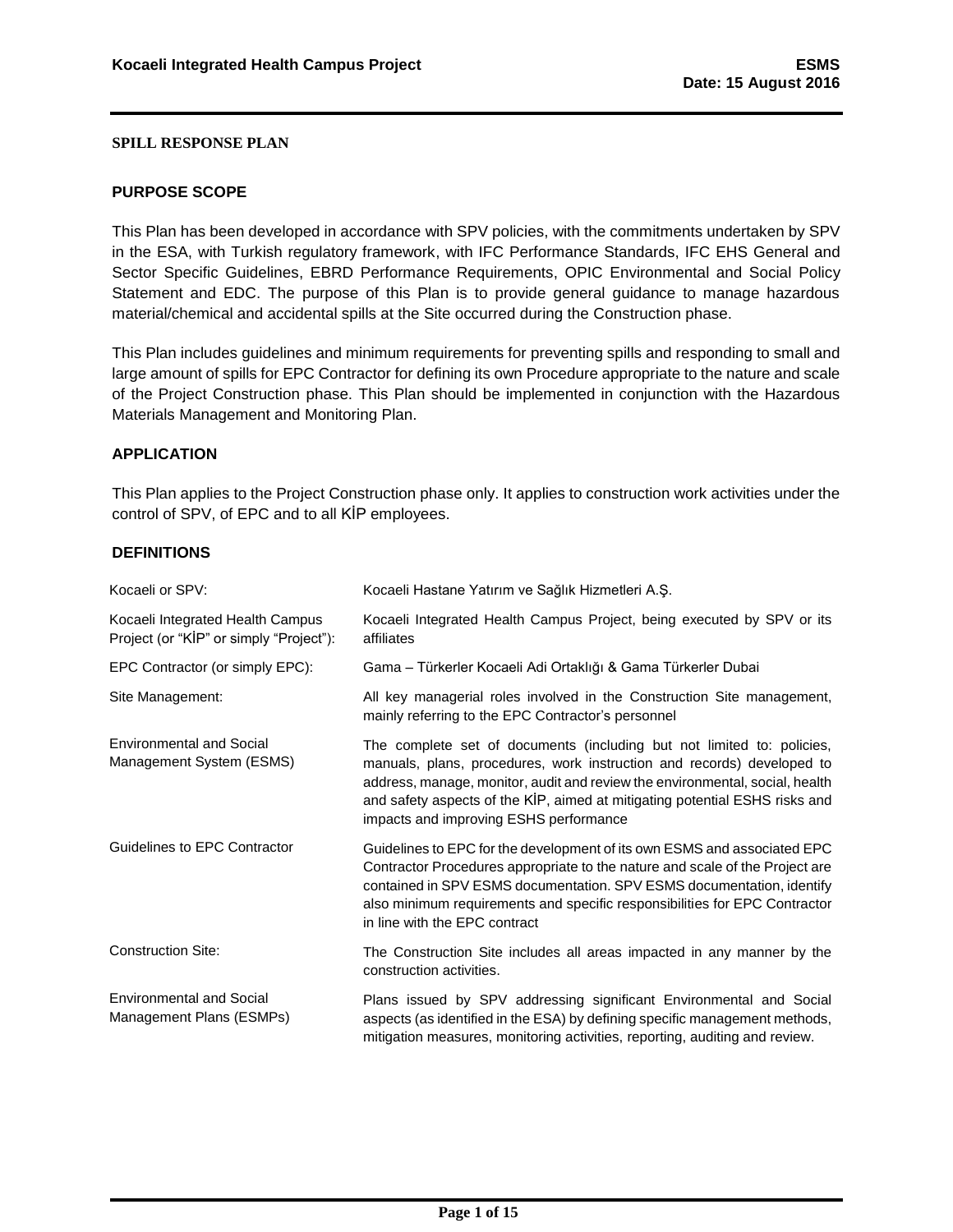EPC Contractor Procedure A procedure to be prepared by EPC, to be used by EPC to describe how the mitigation and monitoring measures/actions outlined in SPV ESMPs are actually implemented

### <span id="page-2-0"></span>**ACRONYMS**

| <b>KIP</b>             | Kocaeli Integrated Health Campus Project                                      |
|------------------------|-------------------------------------------------------------------------------|
| <b>SPV</b>             | Kocaeli Hastane Yatırım ve Sağlık Hizmetleri A.Ş.                             |
| Golder                 | Golder Associates Turkey Ltd. Sti.                                            |
| <b>BAT</b>             | Best Available Technology                                                     |
| <b>EBRD</b>            | European Bank for Reconstruction and Development                              |
| <b>EDC</b>             | <b>Export Development Canada</b>                                              |
| <b>EHS</b>             | Environmental, Health and Safety                                              |
| <b>EPC</b>             | <b>Engineering Procurement and Construction</b>                               |
| <b>EPRP</b>            | Emergency Preparedness and Response Plan                                      |
| ES                     | <b>Environmental and Social</b>                                               |
| <b>ESHS</b>            | Environmental, Social Health and Safety                                       |
| <b>ESA</b>             | <b>Environmental and Social Assessment</b>                                    |
| ESMP(s)                | Environmental and Social Management Plan(s)                                   |
| <b>ESMS</b>            | Environmental and Social Management System                                    |
| <b>ESAP</b>            | Environmental and Social Action Plan                                          |
| ΕU                     | European Union                                                                |
| <b>GHG</b>             | Greenhouse Gas                                                                |
| <b>GIIP</b>            | Good International Industry Practice                                          |
| HS (or OHS)            | (Occupational) Health and Safety                                              |
| <b>IFC</b>             | International Finance Corporation                                             |
| <b>IFC, EBRD WA GN</b> | Workers' accommodation: processes and standards A guidance note by IFC & EBRD |
| <b>ISO</b>             | International Organization for Standardization                                |
| <b>KPI</b>             | Key Performance Indicators                                                    |
| <b>OHSAS</b>           | Occupational Health and Safety Assessment Scheme                              |
| <b>OPIC</b>            | Overseas Private Investment Corporation                                       |
| <b>PR</b>              | Performance Requirement (issued by EBRD)                                      |
| <b>PS</b>              | Performance Standard (issued by IFC)                                          |
| QRA                    | <b>Quantitative Risk Analysis</b>                                             |
| <b>SEP</b>             | Stakeholder Engagement Plan                                                   |
| <b>WHO</b>             | World Health Organization                                                     |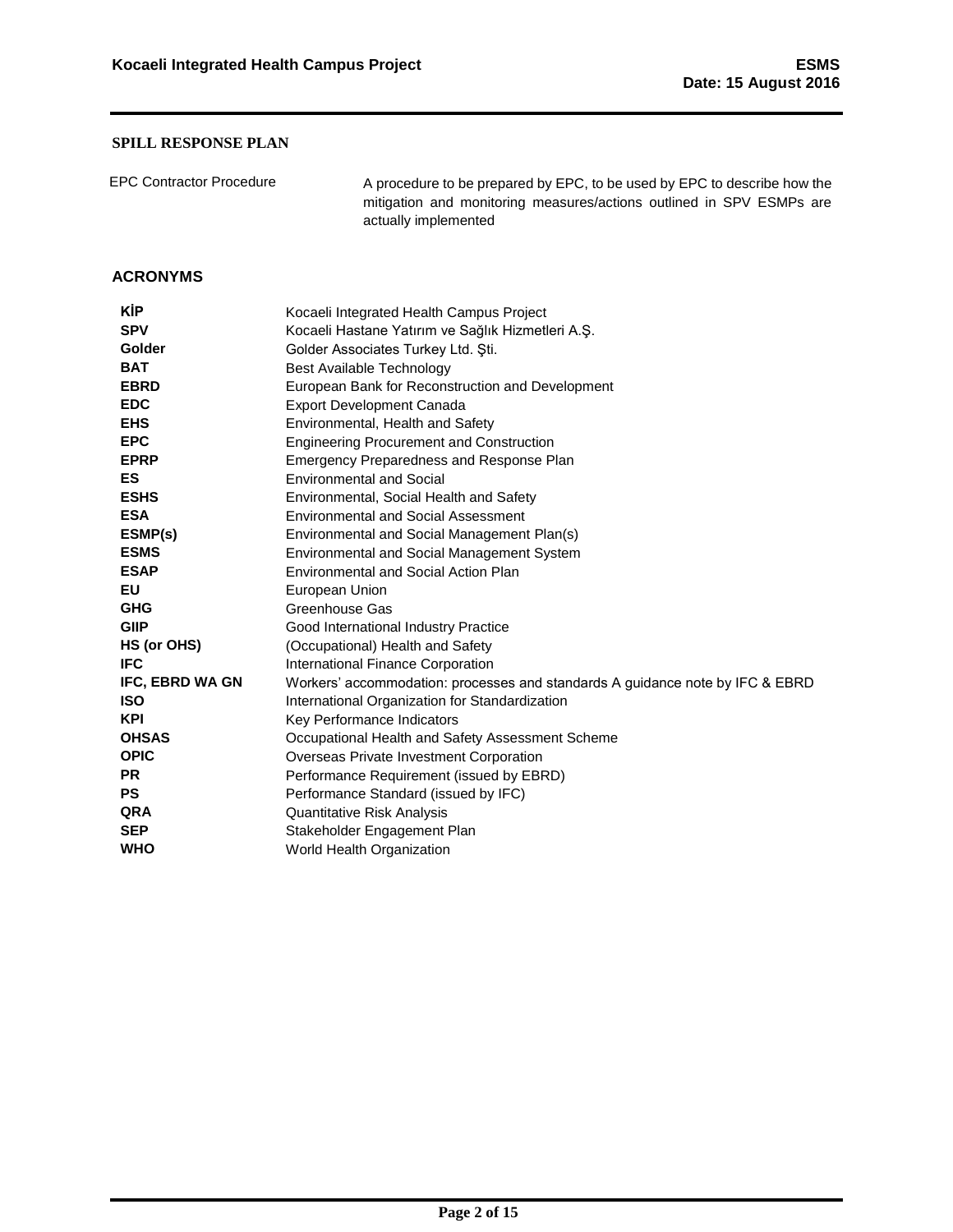# **TABLE of CONTENTS**

| 1.0 |  |  |  |  |  |
|-----|--|--|--|--|--|
| 2.0 |  |  |  |  |  |
|     |  |  |  |  |  |
|     |  |  |  |  |  |
|     |  |  |  |  |  |
| 3.0 |  |  |  |  |  |
|     |  |  |  |  |  |
|     |  |  |  |  |  |
| 4.0 |  |  |  |  |  |
|     |  |  |  |  |  |
|     |  |  |  |  |  |
|     |  |  |  |  |  |
| 5.0 |  |  |  |  |  |
| 6.0 |  |  |  |  |  |
| 7.0 |  |  |  |  |  |
|     |  |  |  |  |  |
|     |  |  |  |  |  |
|     |  |  |  |  |  |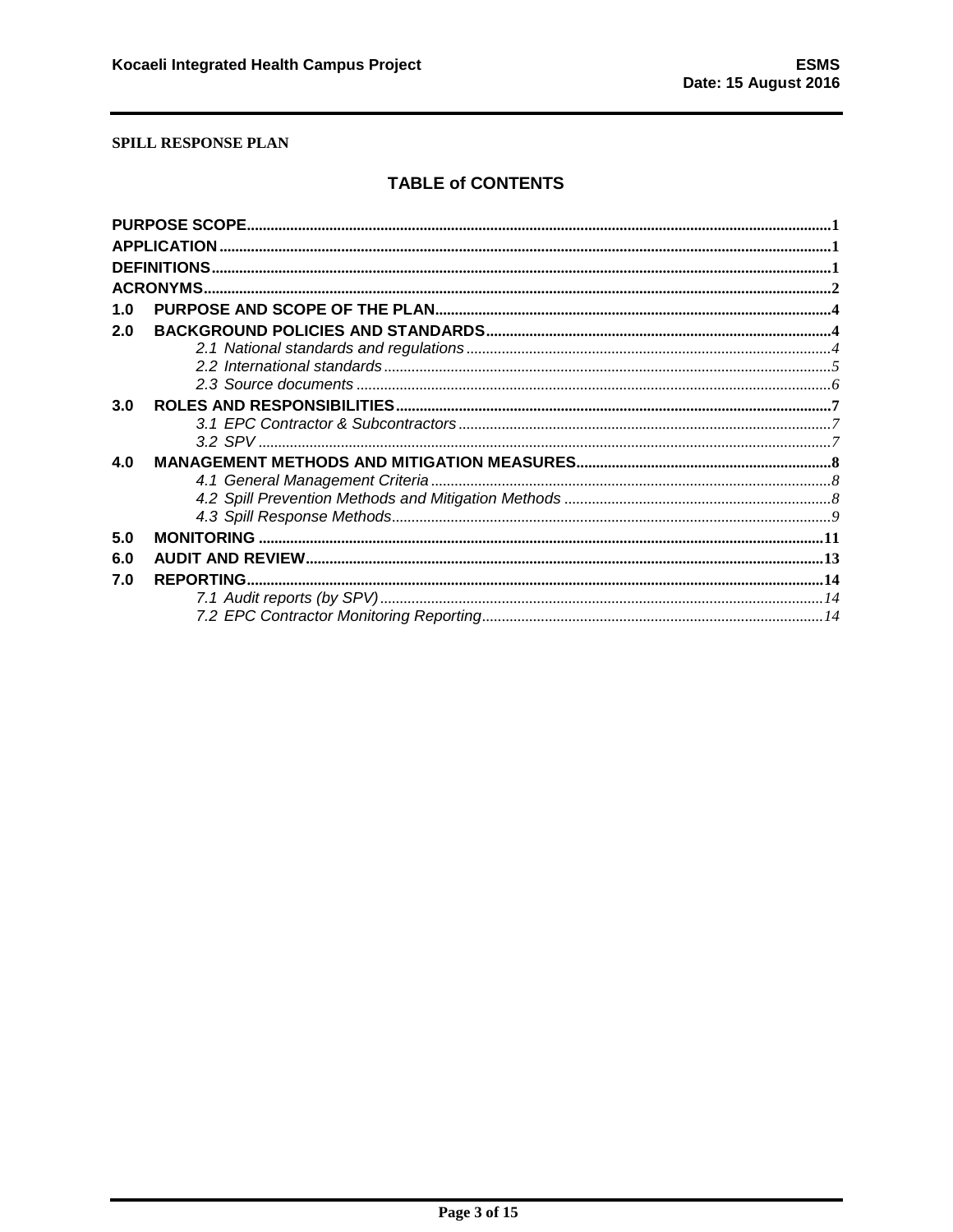### <span id="page-4-0"></span>**1.0 PURPOSE AND SCOPE OF THE PLAN**

This Plan has been developed in accordance with SPV policies, with the commitments undertaken by SPV in the ESA, with Turkish regulatory framework, with EBRD Performance Requirements (in particular PR2, PR3 and PR4), IFC Performance Standards (in particular PS2 and PS3), IFC General EHS Guidelines, Sector specific EHS Guidelines, OPIC Environmental and Social Policy Statement and EDC. Where no national regulation or international standard/guideline applies, it considers the adoption of Good International Industry Practices (GIIP).

The purpose of the Plan is to define the actions to be implemented for the spill response cases in compliance with the Turkish legislation and/or IFC and EBRD requirements. This Plan should be implemented in conjunction with the Hazardous Materials Management and Monitoring Plan.

### <span id="page-4-1"></span>**2.0 BACKGROUND POLICIES AND STANDARDS**

This section includes all those policies, standards and requirements of reference for this procedure that are applicable for, but not limited to, the Project during Construction phase.

A number of qualitative performance parameters have been identified in Section 4 below, derived from ESA commitments, Turkish legislation and/or IFC, EBRD and EHS Guidelines as well as from GIIP.

<span id="page-4-2"></span>

| <b>TITLE</b>                                                                                                                                                                                                      | <mark>Turkish Req. Gaz.</mark><br><b>Date</b> |
|-------------------------------------------------------------------------------------------------------------------------------------------------------------------------------------------------------------------|-----------------------------------------------|
| Regulation on Decreasing the Ozone Depleting Materials                                                                                                                                                            | 27052, 12/11/2008                             |
| <b>Regulation on Water Pollution Control</b>                                                                                                                                                                      | 25687, 31/12/2004                             |
| Regulation on Waste Management                                                                                                                                                                                    | 29314, 02/04/2015                             |
| Regulation on Control of Soil Pollution and Point Source Polluted Fields                                                                                                                                          | 27605, 08/06/2010                             |
| Regulation on Control of Pollution Caused by Dangerous Substances in Water and its<br>Environment                                                                                                                 | 26005, 26/11/2005                             |
| Regulation on Radiation Safety                                                                                                                                                                                    | 23999, 24/03/2000                             |
| Regulation on the Safely Transportation of Radioactive Materials                                                                                                                                                  | 25869, 08/07/2005                             |
| Regulation on the Transportation of Hazardous Goods by Road                                                                                                                                                       | 28801, 24/10/2013                             |
| Regulation on Classification, Package and Labeling of the Hazardous Materials and Aids                                                                                                                            | 27092, 26/12/2008                             |
| Regulation on Classification, Labeling, and Packaging of Materials and Mixtures                                                                                                                                   | 28848, 11/12/2013                             |
| Regulation on Preparation and Distribution of Safety Data Sheets on Hazardous Materials<br>and Aids                                                                                                               | 27092, 26/12/2008                             |
| Regulation on Inventory and Control of the Chemicals (hereinafter mentioned as "Chem").                                                                                                                           | 27092.26/12/2008                              |
| Regulation on the Restrictions relating to the Production, Supply to the Market and Use of<br>certain Hazardous Materials, Products and Goods (including asbestos and PCB, hereinafter<br>mentioned as "HazMat"). | 27092, 26/12/2008                             |
| Regulation on Control of Soil Pollution and Sites Contaminated by Point Sources                                                                                                                                   | 27605, 08/06/2010                             |
| Law No. 4857 Labor Law                                                                                                                                                                                            | 25134, 10/6/2003                              |
| Law No. 6331 on Occupational Health and Safety                                                                                                                                                                    | 28339, 30/06/2012                             |
| Regulation on Emergencies in Workplaces                                                                                                                                                                           | 28681, 18/06/2013                             |
| Occupational Health and Safety Risk Assessment Regulation                                                                                                                                                         | 28512, 29/12/2012                             |
| Regulation on Personnel Protective Equipment                                                                                                                                                                      | 26361, 29/11/2006                             |

#### *2.1 National standards and regulations*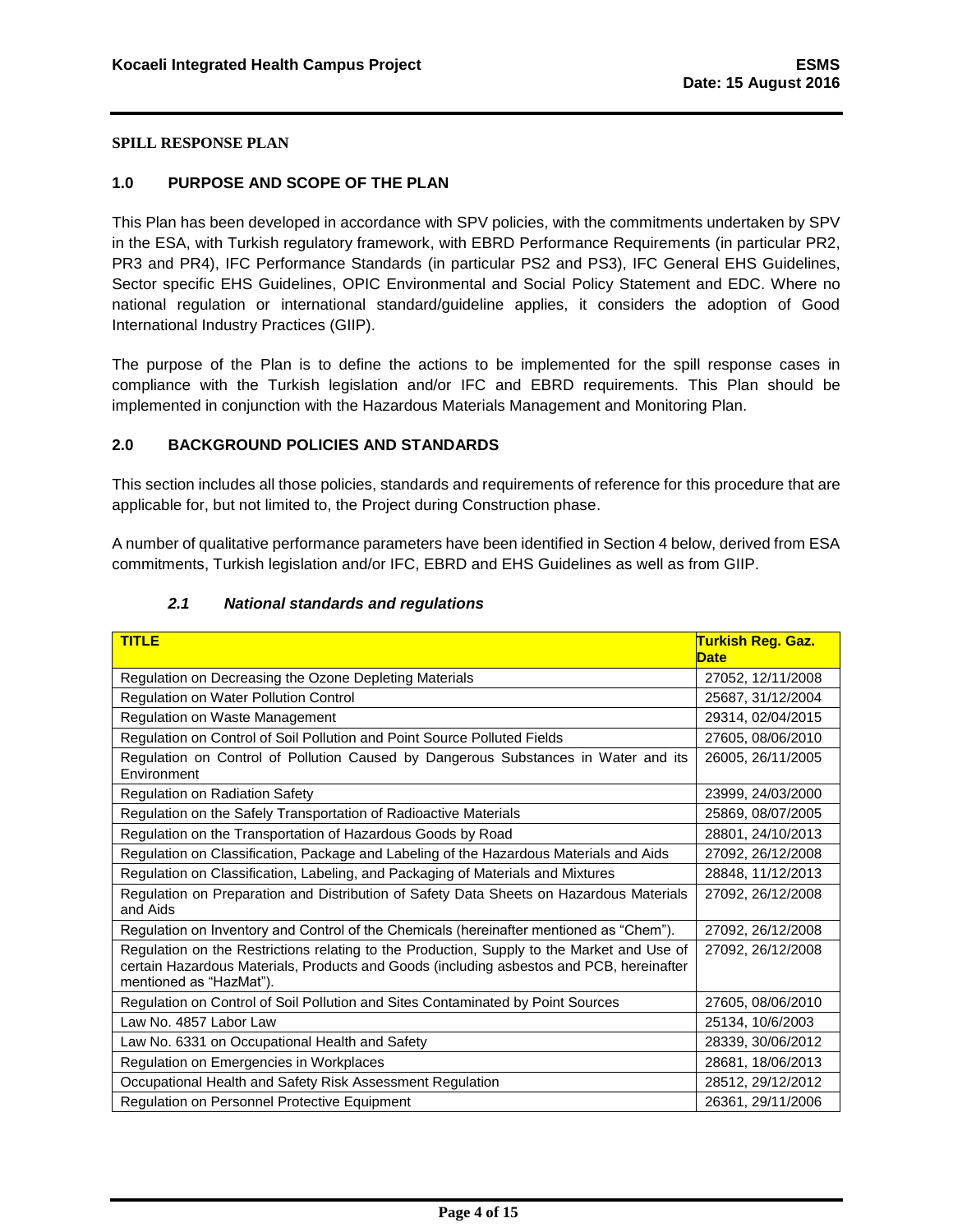| <b>TITLE</b>                                                                                                       | Turkish Reg. Gaz.<br>Date |
|--------------------------------------------------------------------------------------------------------------------|---------------------------|
| Regulation on Health and Safety Precautions Regarding Working with Asbestos                                        | 28539, 25/01/2013         |
| Regulation on Protection of Workers from the Risk of Explosive Media                                               | 28633, 30/04/2013         |
| Regulation on Health and Safety Precautions Regarding Workplace Buildings                                          | 28710, 17/07/2013         |
| Regulation on Health and Safety at Construction Sites                                                              | 28786, 05/10/2013         |
| <b>Regulation on First Aid</b>                                                                                     | 24762, 22/05/2002         |
| Regulation on Procedures and Principles of Health and Safety Training for Employees                                | 28648, 15/05/2013         |
| Regulation on Use of Personnel Protective Equipment in Workplaces                                                  | 28695, 02/07/2013         |
| Regulation on Health and Safety Precautions Regarding Working with Carcinogenic and<br><b>Mutagenic Substances</b> | 28730, 06/08/2013         |
| Regulation on Health and Safety Precautions Regarding Working with Chemicals                                       | 28733, 12/08/2013         |
| Regulation on Health and Safety Signs                                                                              | 28762, 11/09/2013         |

### *2.2 International standards*

<span id="page-5-0"></span>

| <b>Source</b>                                                     | <b>Document Title</b>                                                                                               |  |  |  |  |
|-------------------------------------------------------------------|---------------------------------------------------------------------------------------------------------------------|--|--|--|--|
| The Equator Principles Association                                | The Equator Principles, June 2013                                                                                   |  |  |  |  |
| IFC - International Finance Corp.                                 | IFC Performance Standards (PS) and Guidance Notes (GN)                                                              |  |  |  |  |
| IFC - International Finance Corp.                                 | <b>IFC PS2 and GN2: Labor and Working Conditions</b>                                                                |  |  |  |  |
| IFC - International Finance Corp.                                 | IFC PS3 and GN3: Resource Efficiency and Pollution Prevention                                                       |  |  |  |  |
| IFC - International Finance Corp.                                 | <b>IFC General EHS Guidelines: Environmental</b>                                                                    |  |  |  |  |
| IFC - International Finance Corp.                                 | <b>IFC General EHS Guidelines: Occupational Health and Safety</b>                                                   |  |  |  |  |
| IFC - International Finance Corp.                                 | <b>IFC General EHS Guidelines: Construction and Decommissioning</b>                                                 |  |  |  |  |
| IFC - International Finance Corp                                  | <b>IFC General EHS Guidelines: Health Care Facilities</b>                                                           |  |  |  |  |
| EBRD - European Bank for<br><b>Reconstruction and Development</b> | <b>EBRD PR 2: Labour and Working Conditions</b>                                                                     |  |  |  |  |
| EBRD - European Bank for<br>Reconstruction and Development        | <b>EBRD PR 3: Resource Efficiency and Pollution Prevention and Control</b>                                          |  |  |  |  |
| EBRD - European Bank for<br>Reconstruction and Development        | <b>EBRD PR4: Health and Safety</b>                                                                                  |  |  |  |  |
| EBRD - European Bank for<br>Reconstruction and Development        | <b>EBRD Sub-sectoral Environmental and Social Guidelines: Health</b><br><b>Services and Clinical Waste Disposal</b> |  |  |  |  |
| <b>OPIC - Overseas Private Investment</b><br>Corporation          | <b>OPIC - Environmental and Social Policy Statement</b>                                                             |  |  |  |  |
| International Organization for<br>Standardization                 | ISO 14001:2004 - Environmental management systems -- Requirements<br>with guidance for use                          |  |  |  |  |
| <b>OHSAS Project Group</b>                                        | OHSAS 18001 - Occupational health and safety management systems -<br>Requirements                                   |  |  |  |  |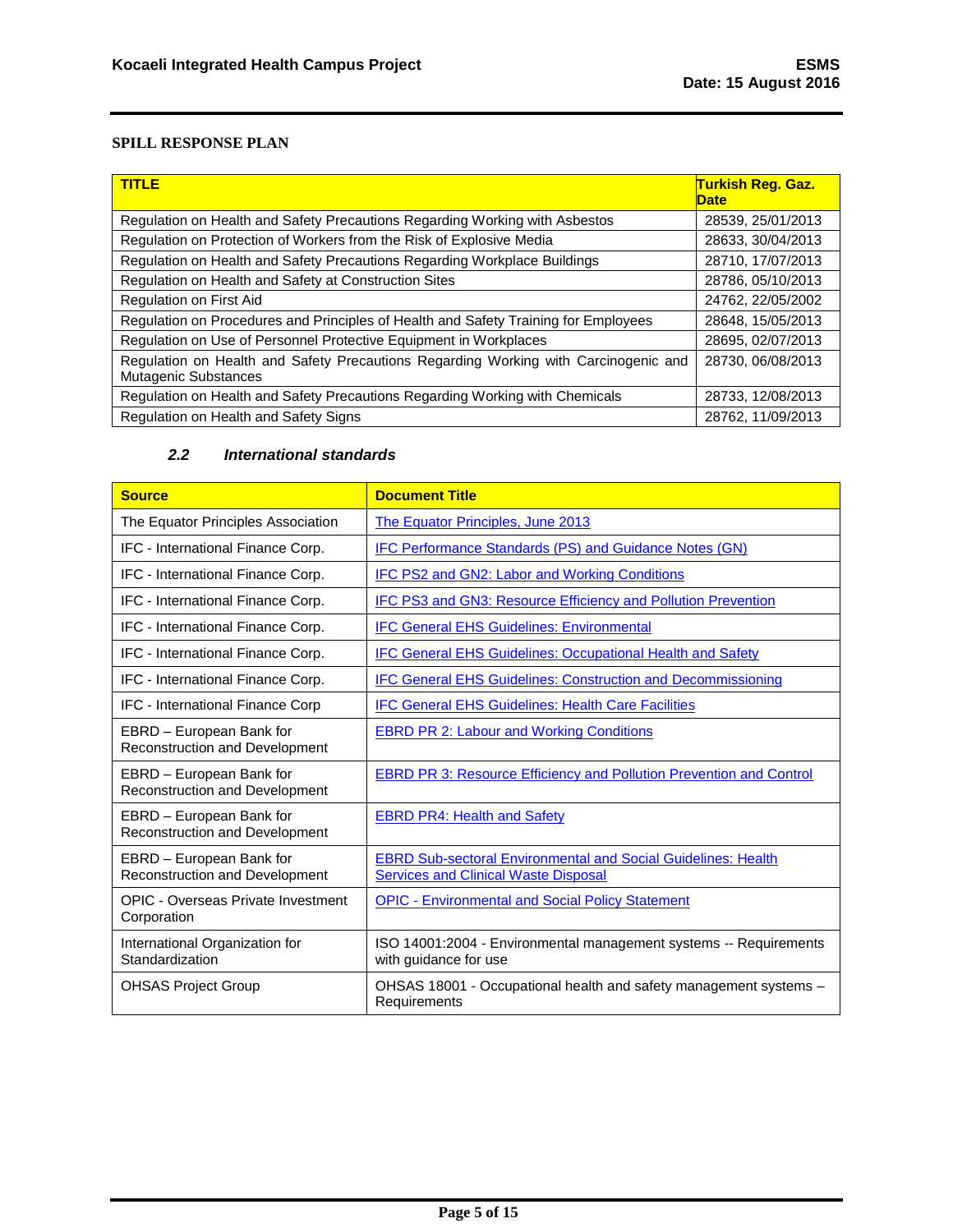#### *2.3 Source documents*

<span id="page-6-0"></span>This section presents source documents, i.e. documents where SPV commitments are sourced from and that are the trigger for the development and implementation of the ESMPs and in general of the ESMS documentation. They are in turn based on Turkish regulatory framework, EBRD Performance Requirements and IFC Performance Standard and Guidelines.

| <mark>∣ Document ID∶</mark> | <b>Document Title</b>                           |
|-----------------------------|-------------------------------------------------|
| ESA Report                  | Environmental Social Assessment (January, 2016) |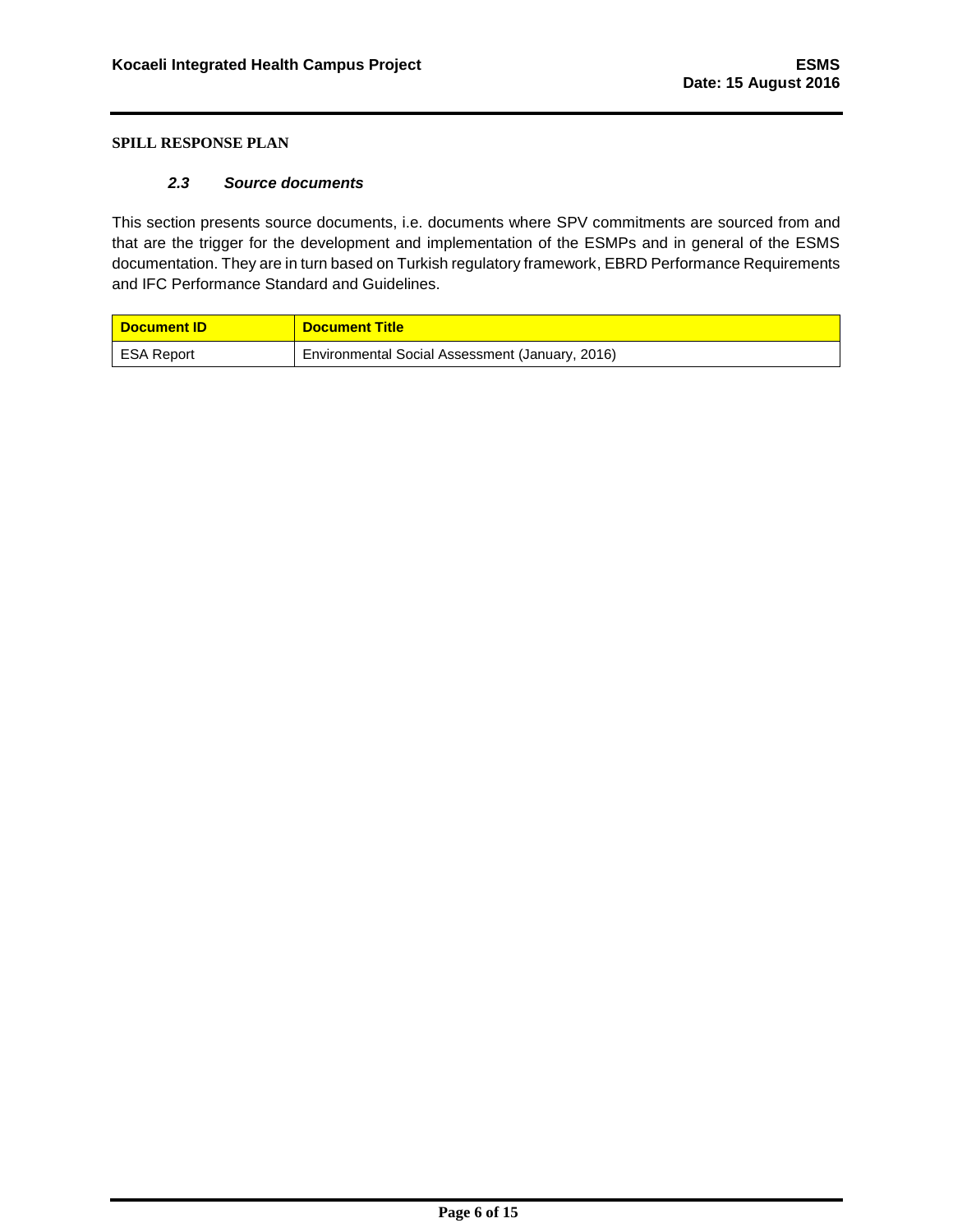### <span id="page-7-1"></span><span id="page-7-0"></span>**3.0 ROLES AND RESPONSIBILITIES**

Principal roles and responsibilities for the implementation of this procedure are outlined below.

### *3.1 EPC Contractor & Subcontractors*

EPC Contractor has to ensure sufficient and qualified resources are allocated on an ongoing basis to achieve effective implementation of this Plan.

EPC Contractor have to ensure the effective implementation of this Plan by issuing its own Procedures addressing, detailing and customizing specific actions, measures under EPC Contractor's responsibility. The EPC Contractor Procedure has to include a description of allocated resources, responsibilities and communication procedures to relevant personnel.

<span id="page-7-2"></span>If any Subcontractor is involved, it is responsible for duly implementing requirements included in EPC Contractor Procedure under the EPC supervision.

### *3.2 SPV*

SPV Management has to ensure sufficient and qualified resources are allocated on an ongoing basis to achieve effective implementation of actions, measures and monitoring activities under SPV's responsibility. SPV Management is responsible for:

- This Plan's and EPC Contractor Procedures' final approval
- taking appropriate actions to address major Non-Conformities based on audit reports, performance monitoring reports and on SPV HSE Manager proposed approach and actions.

SPV HSE Manager is responsible for:

- ensuring that this Plan is up to date and appropriate to the nature and scale of the KİP and ensuring that this Plan is implemented effectively by EPC Contractor;
- ensuring that action/measures and monitoring activities directly under SPV responsibilities are carried out timely and adequately according to this Plan requirements;
- proposing to SPV Management, if necessary, amendments and/or updates to this Plan and issuing Plan revisions;
- programming inspections and audit activities to ensure the correct implementation of this Plan and of EPC Contractor Procedure;
- addressing Non-Conformities through the definition of Preventive/Corrective actions;
- bringing major Non-Conformities immediately to the attention of SPV Management;
- collecting, organizing and reviewing monitoring data and performance monitoring reports from EPC Contractor and providing summary results of such reports to SPV Management, to stakeholders and to the Lenders.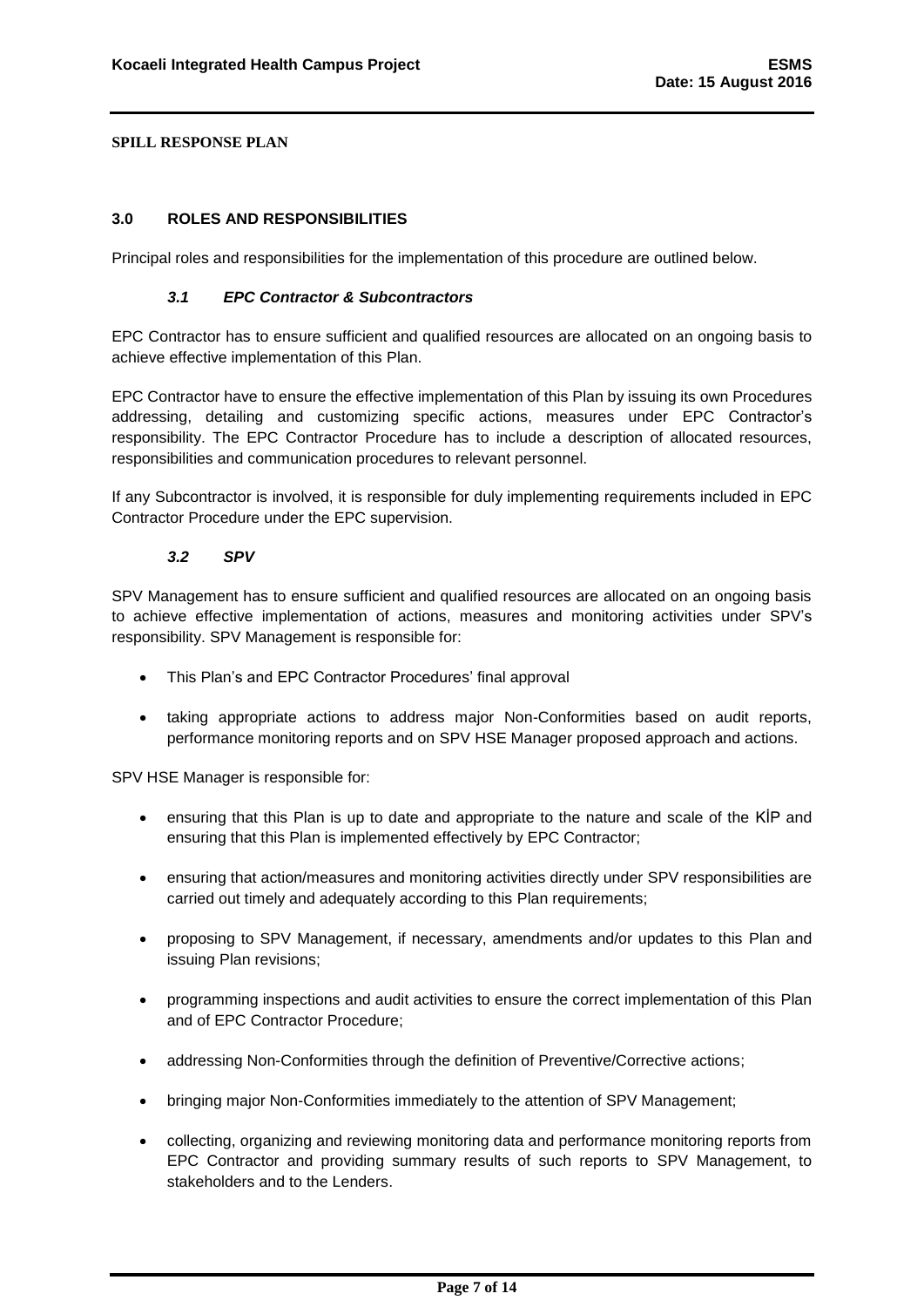### <span id="page-8-1"></span><span id="page-8-0"></span>**4.0 MANAGEMENT METHODS AND MITIGATION MEASURES**

### *4.1 General Management Criteria*

The overall objective of hazardous materials/chemicals management is to avoid or, when avoidance is not feasible, minimize uncontrolled releases of hazardous materials or accidents (including explosion and fire) during their production, handling, storage and use<sup>1</sup>.

Where there is risk of a spill of uncontrolled hazardous materials, a spill control, prevention and countermeasure plan will be developed and fully implemented in the Project.

General management criteria for spill prevention and response will be as follow:

- Planning;
- Risk assessments for handling of hazardous materials/chemicals;
- Ensuring safe storage and handling of hazardous materials/chemicals are in line with regulatory requirements;
- Equipment inspection;
- Provision of training;
- Ensuring waste storage and disposal are in line with regulatory requirements (Refer to Waste Management Plan);
- Spill response measures.

-

<span id="page-8-2"></span>Safety Data Sheets ("SDSs") and labelling of hazardous materials are important elements for the correct management of the hazardous materials. Information included in SDSs; maintenance of the SDSs requirements on the Construction site; abbreviations, hazards and symbols for hazardous materials labeling are explained in Hazardous Materials Management and Monitoring Plan.

### *4.2 Spill Prevention Methods and Mitigation Methods*

All hazardous materials/chemicals will be managed in a way that prevents any accidental release. To avoid uncontrolled releases of hazardous materials or, when avoidance is not feasible, to help minimizing the risk of chemical/hazardous spills and ensure safe chemical/hazardous handling, storage and use.

For the spill prevention on construction site; hazardous materials handling, storage and usage conditions; transportation of hazardous materials by road; training; vehicle maintenance and refilling requirements for workers are explained in Hazardous Materials Management and Monitoring Plan.

<sup>1</sup> Reference: IFC Environmental, Health, and Safety (EHS) Guidelines, Section 1.5 Hazardous Materials Management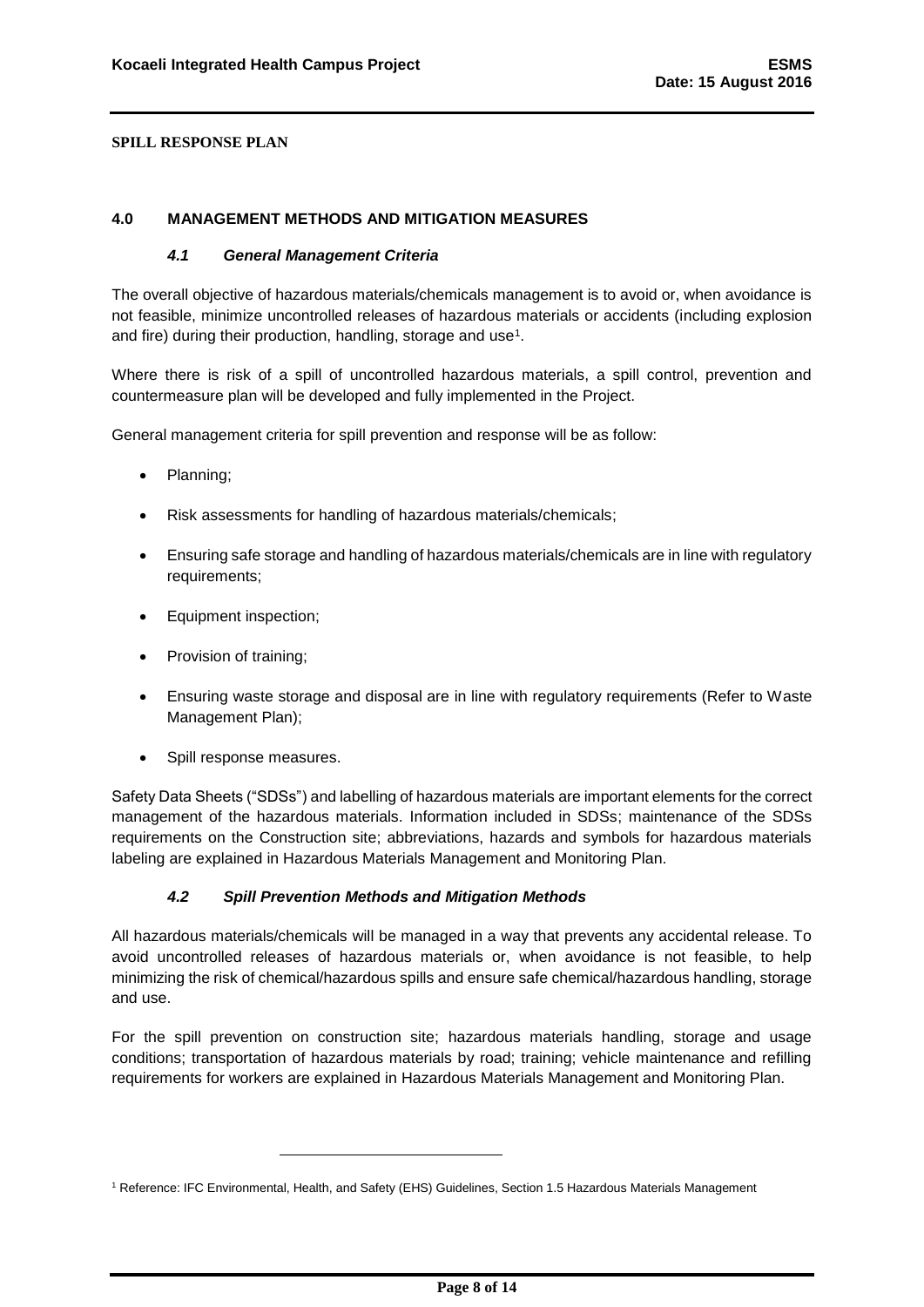If proper control measures are not taken, transferring chemicals is another potential reason of spill incidents on construction sites. Transferring chemicals from one container to another will be avoided. If a transfer is necessary,

- The transfer will be performed in secondary containment;
- The containers which chemicals transferred to will be marked with the chemical name and hazard;
- If possible, transfer of hazardous materials from vehicle tanks to storage containers will be carried out in areas with surfaces sufficiently impervious to avoid loss to the environment;
- Transfer equipment will be selected as it is compatible and suitable for the characteristics of the materials transferred and designed to ensure safe transfer;
- All transfer equipment (portable pumps, hoses, pipes, connection points etc.) will be inspected for tightness prior to use;
- <span id="page-9-0"></span> Regular inspection, maintenance and repair will be carried out for transfer equipment (pipes and hoses, connection points, valves etc.).

### *4.3 Spill Response Methods*

### **General Actions:**

- Prior to on-site activities, EPC Contractor will review SDS's of hazardous materials/chemicals to determine storage and handling requirements and the type and quantity of spill response materials;
- EPC Contractor will ensure that a sufficient quantity and type of appropriate spill response material and/or equipment is onsite and readily available prior to receipt of any hazardous material;
- Spill response equipment must be maintained and located in areas where spills are likely to occur;
- Spill response equipment should provide adequate response capabilities to manage any accidental spill or release;
- Spill response equipment will be inspected periodically to ensure that they are ready to use;
- Prior to operation activities, EPC Contractor will ensure the relevant training mentioned in Hazardous Management and Monitoring Plan is provided to workers.

In the event of a spill following procedure will be implemented.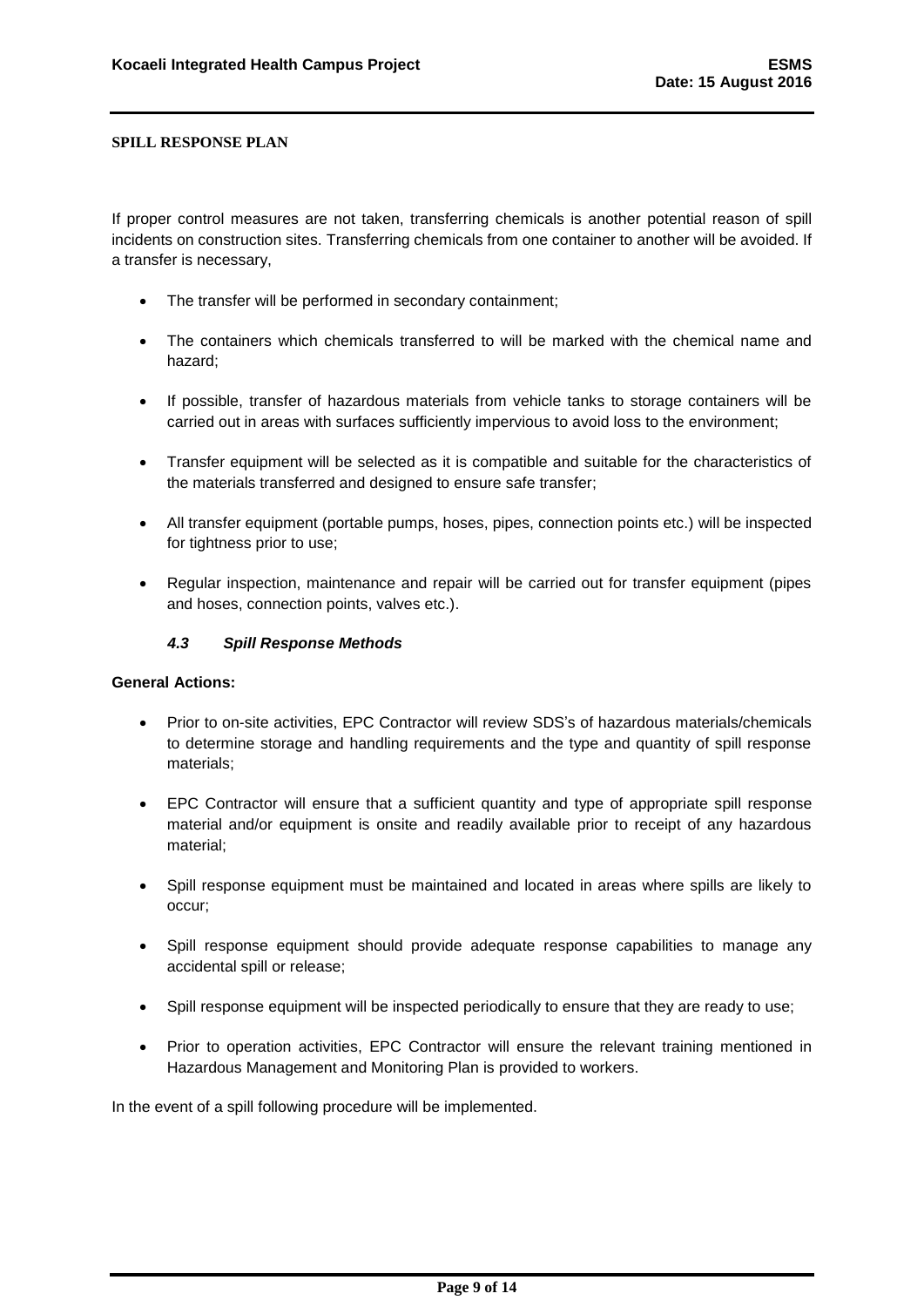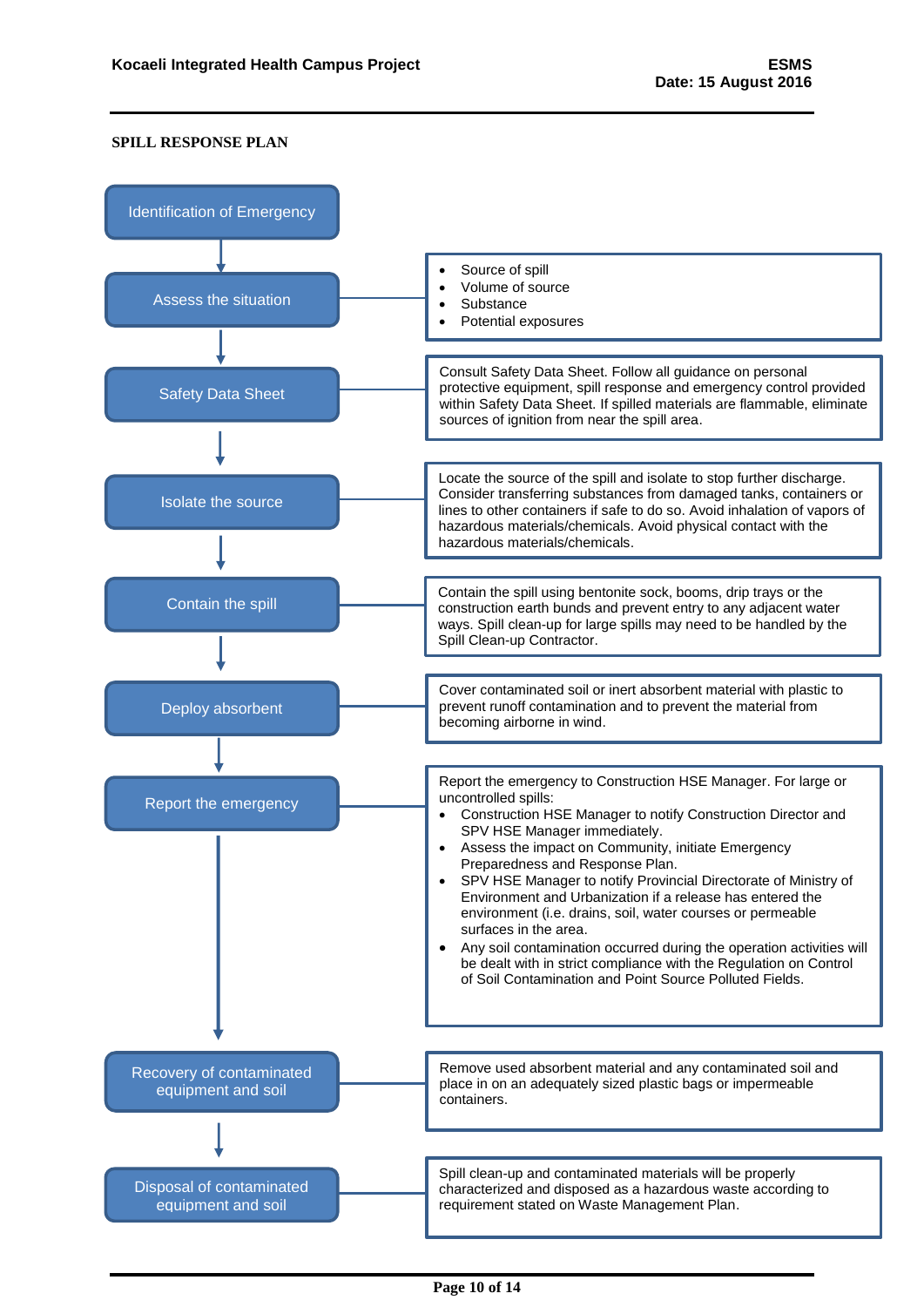### <span id="page-11-0"></span>**5.0 MONITORING**

The following table details the monitoring (measurement) activities identified for spill response in the Construction phase.

For each monitoring activity and measure/action identified, the table shows:

- The identification code (ID);
- the reference (or source) documents (i.e. ESA, Turkish standard, permits, IFC Performance Standards and EHS Guidelines, EBRD Performance Requirements, OPIC or other GIIP);
- frequency/timing of the measurement;
- Key Performance Indicator (KPI), and related quantitative target, if the target consist of a regulatory limit this will be indicated;
- the related responsibility for implementing the monitoring activity.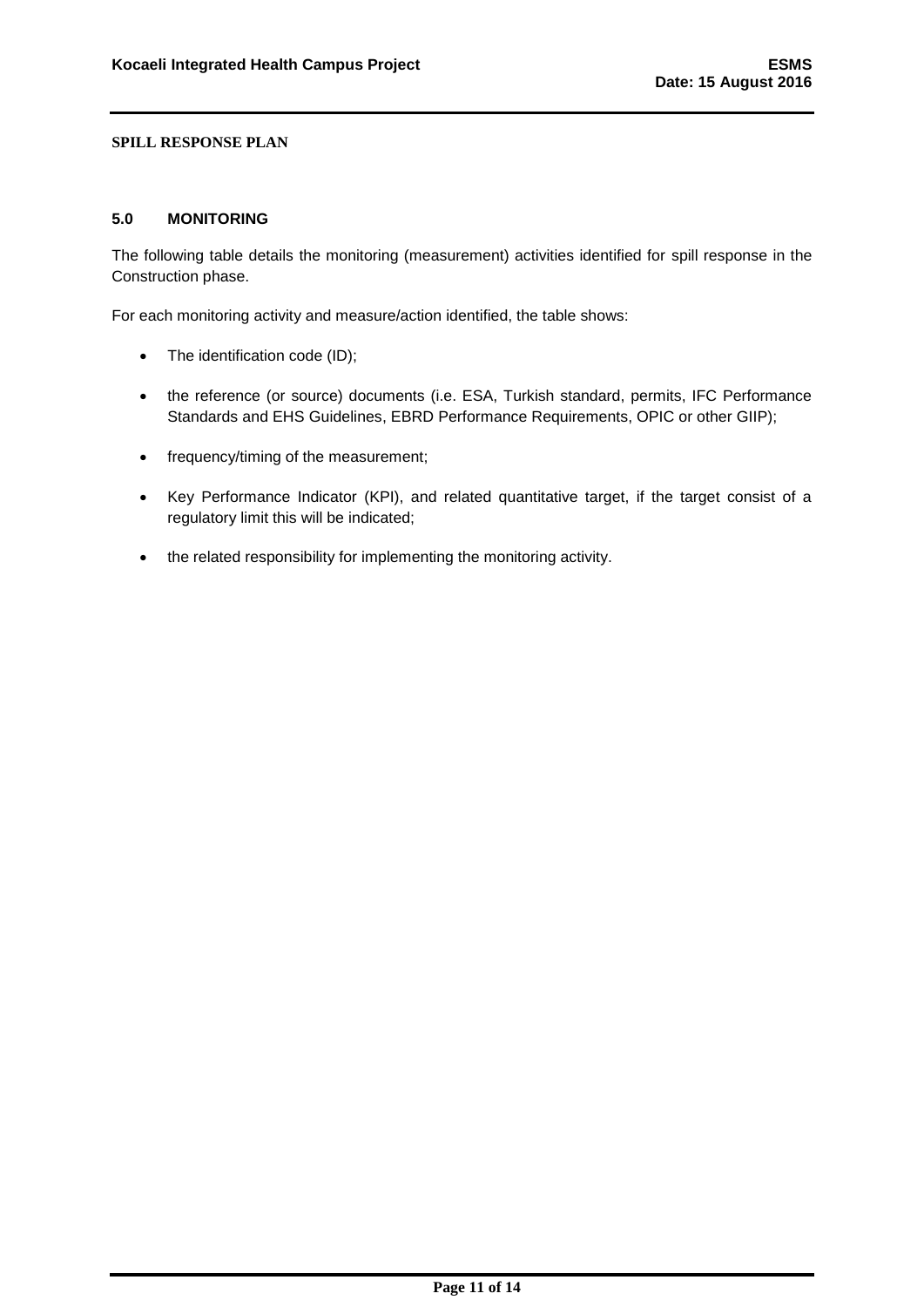| ID.           | Source doc.                                                                                                                                                                                                                       | <b>Monitoring Action/Measure description</b>                                                                                                                                                                                                                                                                                                                                                                                                                                                                                                                                                                                                                                                                                                                                                                                                                                                                                                                                                                                 | Frequency/<br><b>Timing</b>                   | <b>KPI</b>             | Target/ Acceptance Responsibilities<br>criteria                                                                                            |                           |
|---------------|-----------------------------------------------------------------------------------------------------------------------------------------------------------------------------------------------------------------------------------|------------------------------------------------------------------------------------------------------------------------------------------------------------------------------------------------------------------------------------------------------------------------------------------------------------------------------------------------------------------------------------------------------------------------------------------------------------------------------------------------------------------------------------------------------------------------------------------------------------------------------------------------------------------------------------------------------------------------------------------------------------------------------------------------------------------------------------------------------------------------------------------------------------------------------------------------------------------------------------------------------------------------------|-----------------------------------------------|------------------------|--------------------------------------------------------------------------------------------------------------------------------------------|---------------------------|
| SPL-01        | Turkish Reg. Gaz. No.<br>28648. 15/05/13<br>Turkish Reg. Gaz. No.<br>28695, 02/07/13<br>Turkish Reg. Gaz. No.<br>28733, 12/08/13<br>Turkish Reg. Gaz. No<br>27092.26/12/2008<br>(SDS)<br>ESA Section 9.1.2.4<br>IFC PS2, EBRD PR4 | Workers trained on handling/using hazardous materials, spill<br>response. Training records are kept.                                                                                                                                                                                                                                                                                                                                                                                                                                                                                                                                                                                                                                                                                                                                                                                                                                                                                                                         | Initial training<br>and regular<br>refreshers | Trained<br>personnel % | 90%<br>(i.e. only motivated<br>exceptions allowed,<br>e.g. presence of<br>personnel for which<br>training is planned in<br>the short term) | SPV and EPC<br>Contractor |
| SPL-02        | Law No. 6331,<br>IFC-EHS GL-Env. § 1.5<br>IFC PS2, EBRD PR4                                                                                                                                                                       | Number of environmental incidents (i.e. spills) are recorded in<br>monthly HSE statistics.                                                                                                                                                                                                                                                                                                                                                                                                                                                                                                                                                                                                                                                                                                                                                                                                                                                                                                                                   | Ongoing                                       | n.a.                   | <b>HSE Statistics</b>                                                                                                                      | <b>EPC Contractor</b>     |
| <b>SPL-03</b> | Turkish Reg. Gaz. 27605<br>of 08/06/2010                                                                                                                                                                                          | Notify Provincial Directorate of Ministry of Environment and<br>Urbanization if a release has entered the environment (i.e.<br>drains, soil, water courses or permeable surfaces in the area.                                                                                                                                                                                                                                                                                                                                                                                                                                                                                                                                                                                                                                                                                                                                                                                                                                | If spill has<br>entered the<br>environment    | n.a.                   | n.a.                                                                                                                                       | SPV                       |
| SPL-04        | Turkish Reg. Gaz. No.<br>28633, 30/04/2013<br>Turkish Reg. Gaz. No.<br>27092, 26/12/08 (SDS)<br>IFC PS3, EBRD PR3<br>GIIP                                                                                                         | Daily check of all storage areas including:<br>evidences of past/current spills (major staining, sign of<br>$\bullet$<br>stressed vegetation, pool of liquids, shining on water<br>surfaces<br>SDS available for chemicals<br>$\bullet$<br>Proper and adequate firefighting equipment<br>$\bullet$<br><b>Restricted access</b><br>$\bullet$<br>Safety signs in place<br>Sufficient ventilation<br>$\bullet$<br>Suitable spill clean-up materials in place<br>$\bullet$<br>All containers (tanks, drums, etc.) properly closed and<br>$\bullet$<br>adequately stable to avoid liquid overflow<br>Gas cylinders stored in a dedicated ventilated area,<br>vertically, attached, protected from any risk of fall,<br>repaired from direct sunlight and heat sources.<br>Each type of gas cylinders stored in separated groups,<br>$\bullet$<br>according to their content.<br>Fuel and combustible gas cylinders must be stored in<br>$\bullet$<br>separate locations.<br>Condition of the secondary containments.<br>$\bullet$ | <b>Daily</b>                                  | n.a.                   | No spills, all<br>conditions are<br>met                                                                                                    | <b>EPC Contractor</b>     |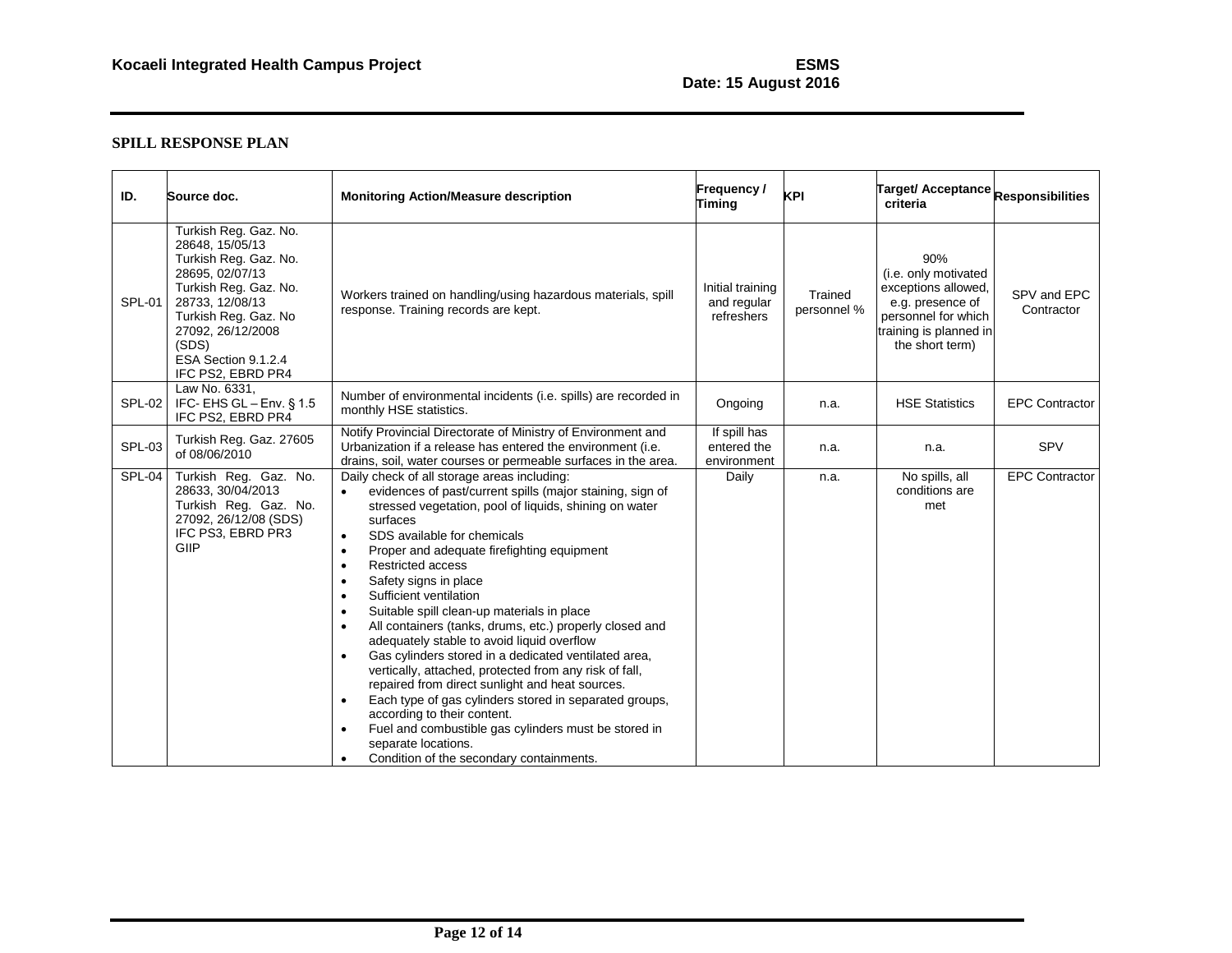#### <span id="page-13-0"></span>**6.0 AUDIT AND REVIEW**

The correct implementation of this Plan is verified through internal inspections and audits to be carried out according to the requirements included in "Internal audit" Section of the "ESMS Manual".

The schedule, the frequency, the scope and objectives of the audit as well as the responsible internal inspectors will be indicated in the Audit Program that will be developed and updated by SPV HSE Department.

Internal auditing will address:

- The correct implementation of this Plan;
- The correct development and implementation of EPC Contractor Procedure;
- The correct and timely implementation of an auditing and review system by the EPC Contractor;
- Each of the point indicated in the tables in Section 4 (mitigation actions/measures) of this Plan.

During the inspection, the major areas where inspectors will address in particular are given in Hazardous Materials Management and Monitoring Plan.

Evidences and results of the inspection and audit activities are included in the audit reports and in the "Non-Conformity and Preventive/Corrective actions" records.

SPV Management reviews results of audits and inspections and the progress of the Preventive/Corrective actions and takes additional appropriate actions if necessary.